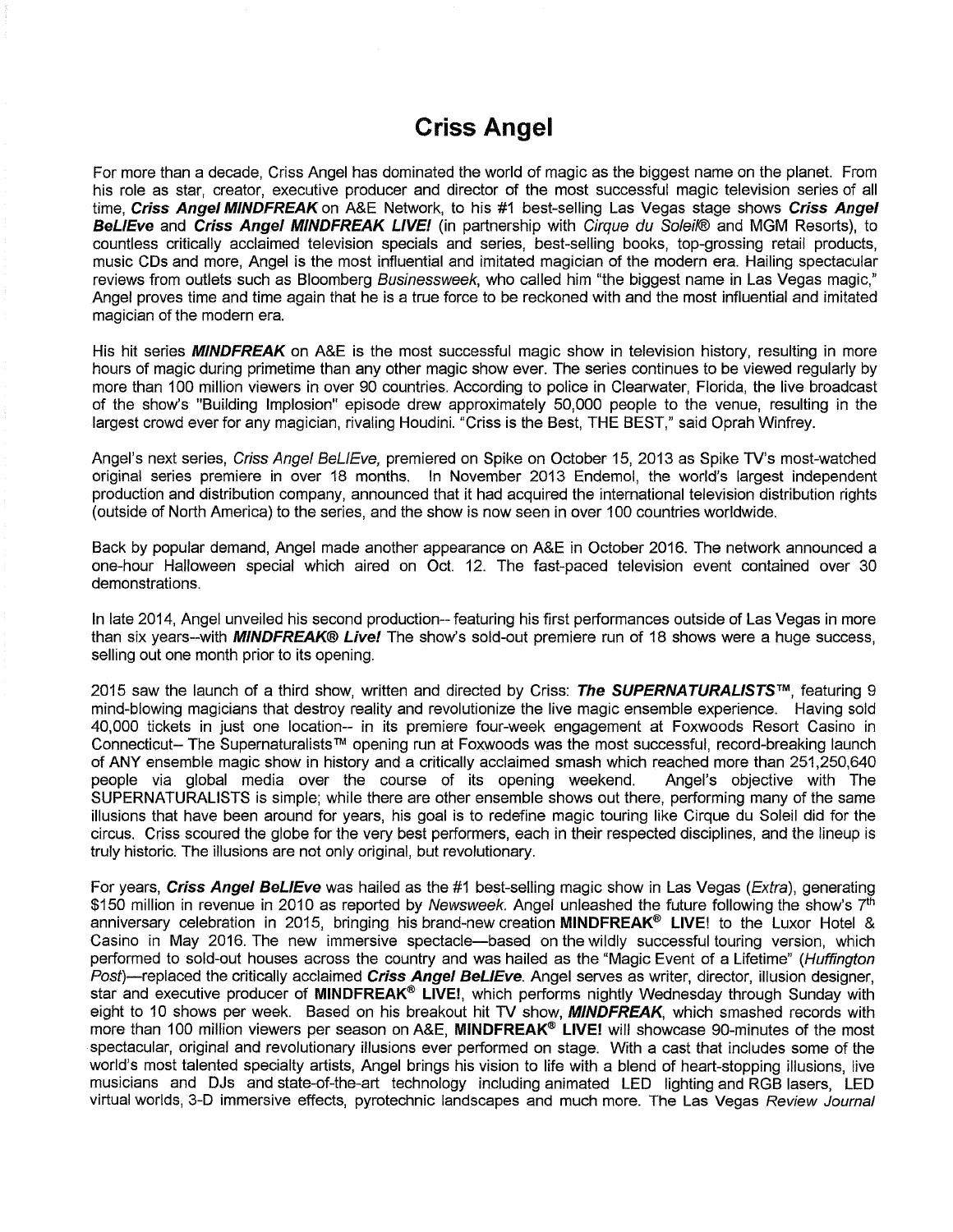has already hailed the show as "The #1 Magic Show of All Time!''

Angel is also the most watched magician in Internet history—a YouTube sensation. His "Walk on Water" clip has generated over 60 million views alone, and all his clips combined have generated more than 300 million views. Criss also has the largest social media following of any illusionist, with over six million followers.

Angel is also working on a few top-level retail partnerships to collaborate on a line of new products for release in 2017-2018. In a previous distribution deal, his successful, high-quality magic kits were offered on television, online and in 50,000 retail stores across the U.S., resulting in sales of more than \$30 million globally.

In 2011, Criss' brand power continued to evolve when he was chosen to co-create and appear in a new commercial campaign for Orville Redenbacher's Pop Up Bowl. His casting proved to be a huge coup for the brand as the spot was the number one most recalled commercial during its campaign, topping Ford®, McDonald's® and Kraft® Macaroni & Cheese according to Nielsen and getting picked up for runs in other countries.

Angel's book, *Criss Angel MINDFREAK: Secret Revelations* (Harper Collins) was a national bestseller and is now in multiple printings. Criss is also an accomplished musician, having produced and performed on five selftitled CDs, which accompany all his live performances and TV appearances.

Angel has received numerous awards throughout his career. He has been named "Magician of the Year" an unprecedented six times, including from The Magic Castle—far more than any other magician. He was the youngest magician inducted into the International Magicians Society Hall of Fame. Criss was also presented with a lifetime achievement award, The World Magic Legacy Award "A Living Legend," at The World of Magic Seminar in Las Vegas. Additionally, Angel was recently named the first recipient of "Magician of the Decade," as well as "Magician of the Century" and "Innovator of the Decade." Angel received an International Magic Lifetime Achievement Award and was unanimously selected as the recipient of the 22<sup>nd</sup> Louie Award for Outstanding Achievement in the Art of Magic.

Angel is tireless in his ongoing efforts to help children through his charitable works. His Johnny Crisstopher Children's Charitable Foundation, a JDS Foundation (formerly Believe Anything Is Possible), was renamed last year after his then two-year old son Johnny was diagnosed with leukemia. 100% of all donations to the foundation (no deductions are taken for administration or expenses) go to childhood cancer research, treatment and ultimately a cure. He has also received the Male Wish Granter of the Year Award and the Chris Greicius Celebrity Award as a result of his work and dedication to the Make-A-Wish Foundation, having just granted his 50th wish.

### **QUALIFICATIONS/ FACTS OF NOTE**

- Criss performs approximately 400 live shows per year, with an attendance of over 500,000 people.

- BeLIEve featured OVER 40 of the most spectacular illusions ever performed - more than any other magic show in the world. In 2014 Criss added three new revolutionary illusions.

- 2015 saw the launch of a brand-new production at the Luxor Las Vegas, **MINDFREAK® LIVE!, based** on the wildly successful touring version, will showcase 90-minutes of the most spectacular and original illusions (over 50!) ever performed on stage – including a levitation that Criss has been working on for over ten years.

- Criss Angel has performed more hours of magic on prime-time TV than any magician in the history of television (That's more hours of TV than Houdini, David Copperfield, Siegfried & Roy, Doug Henning, and Penn & Teller combined). His acclaimed series MINDFREAK on A&E was the most successful magic show in television history - six seasons, over 100 episodes.

- Criss Angel is the most watched magician in history of the Internet with over 300 million views on YouTube alone. Criss' one clip - "Walk on Water" - has garnered over 60 million views (more than David Blaine, David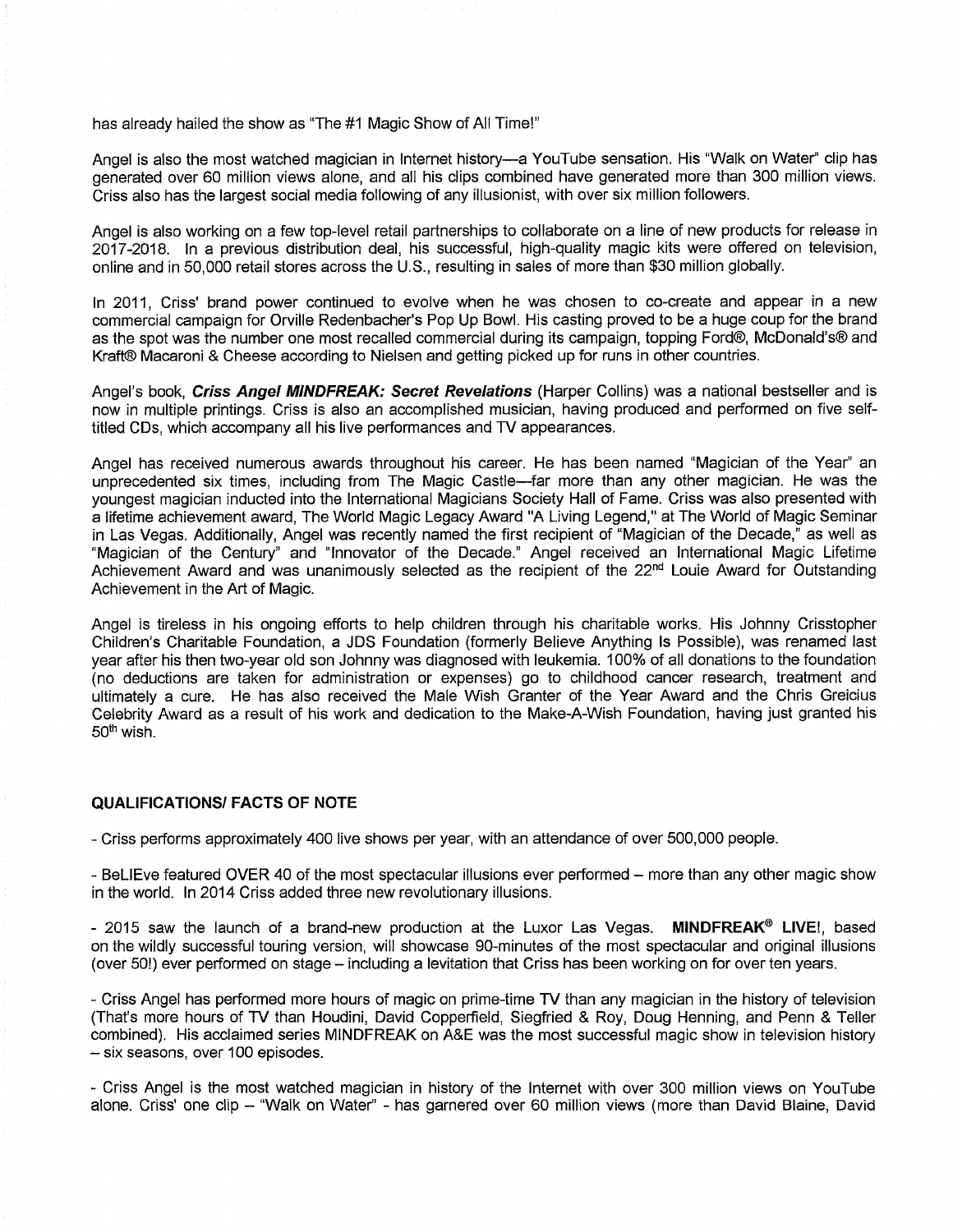Copperfield, Siegfried & Roy, and Penn & Teller's most viewed clips combined). <sup>A</sup> clip from October <sup>2013</sup> -"Rips Bodies Apart" - accumulated over <sup>18</sup> million views in the first three weeks it was online.

- Criss Angel performed for an estimated 50,000+ people in Clearwater, Florida - the largest live audience in magic's history, rivaling even Houdini.

- Criss Angel has OVER 6 million followers combined on his various social network profiles - more than any magician in Internet history.

- Criss Angel is a Los Angeles Times "Best Selling Author'

#### **AWARDS**

Best Magic Show In Vegas -*INVegas Magazine* 2013, <sup>2014</sup> & <sup>2015</sup>

Best Magician In Vegas *-Las Vegas Review Journal's* Best of Las Vegas Reader's Choice

Entertainer of The Year *-Gaming Today*

Magician of the Year - 6 times (National & International)

2001 -IMS 2004 -IMS 2005 -AMA 2007 -IMS 2008 -IMS 2008 -DCMA

Magician of the Decade 2009 -IMS

Innovator of the Decade 2010 -Innovention

Magician of the Century 2009 -AMG

Youngest Magician inducted into the Magic Hall of Fame 2011 - - IMS

World Magic Living Legacy "Living Legend" Award 2011 - WMS

Outstanding Achievement in the Magical Arts' Louie Award 2004 -Tannens

#### **REVIEWS**

"An amazing, spectacular show!" -Gary Oldman

"I've been in this business for many years. Henning and Copperfield opened for me and <sup>I</sup> must say Criss is beyond anything I've ever seen. He's truly in a category all of his own - a legendary star!" -Tony Orlando

"The best magic show not only in Vegas, but the world! Loved the show!!! -Lance Burton

"Unbelievable! By far, hands down the best magic show I've ever seen. -Amazing Johnathan

"Amazing! Absolutely Loved It! Where Houdini left it. Criss Angel picked it up and took it to a whole new level!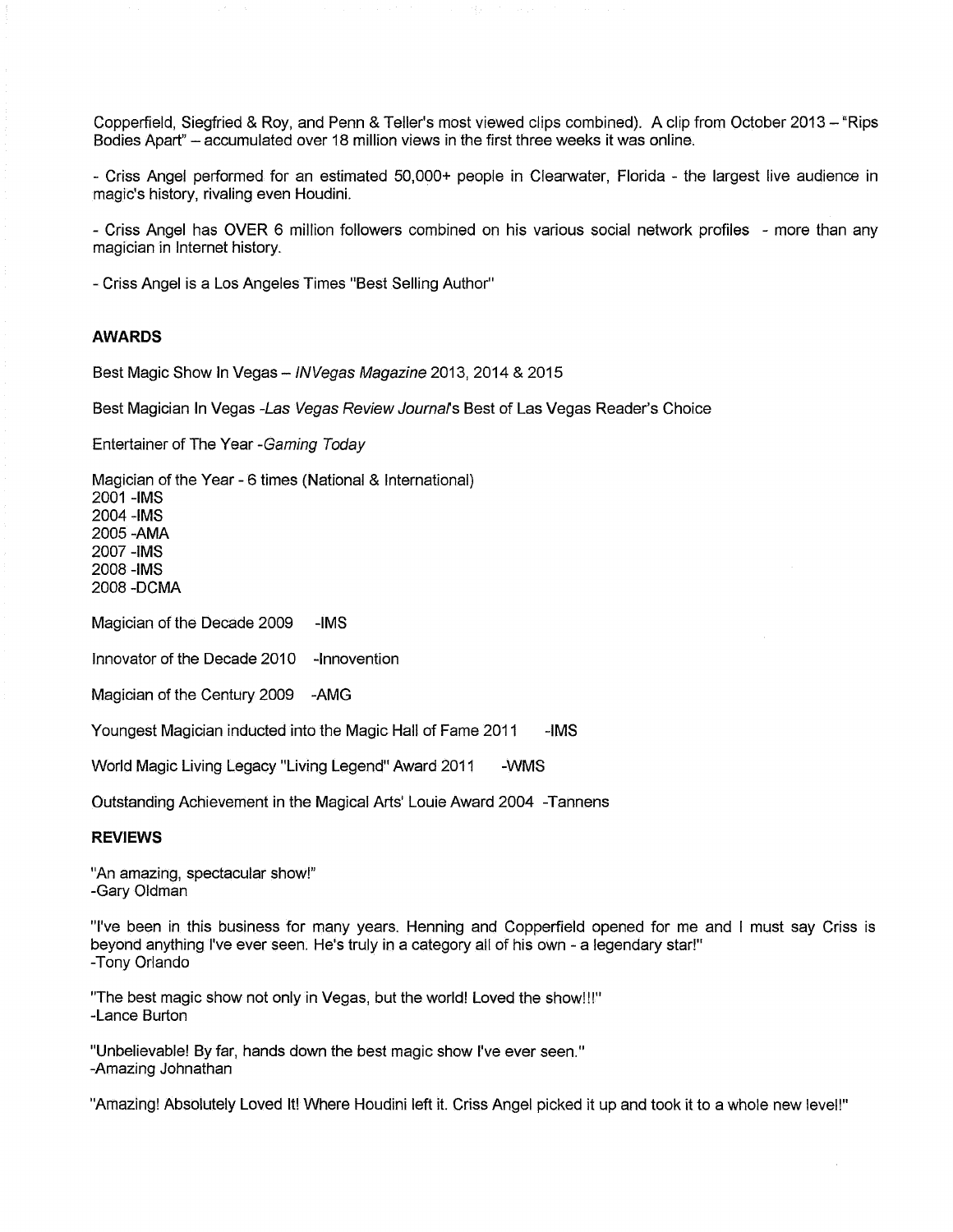-Andrew Dice Clay

'The #1 magic show of all time!" - Las Vegas *Sun*

'Criss Angel, the biggest name in Las Vegas magic." - Bloomberg *Businessweek*

The Best Show On Earth!" - *Daily Star*

"Criss Angel's Mindfreak is a mind-blowing experience. One of the best shows I've ever seen anywhere....a Las Vegas must see!!!" -CBS Radio

Mindfreak is mesmerizing!" - Las Vegas *Review Journal*

Far beyond what any other illusionist has to offer. Criss Angel remains in a class of his own" *-AXS.com*

'An unprecedented magic experience." - *AXS.com*

'A groundbreaking journey!" *-Examiner.com*

'The standard for modern magic." *-Examiner.com*

'The most successful magic show in existence!" *-Examiner.com*

Criss Angel, the greatest magician of all time." *-RedCarpetRefs.com*

"The newest must-see show on the Las Vegas Strip." *-RedCarpetRefs.com*

'Angel not only reinvents his live show, he reinvents modern magic." *-RedCarpetRefs.com*

'The Magic Event Of A Lifetime!" - *The Huffington Post*

'The only A+ rated magic show in Vegas!" - *BBC*

'#1 Magician on the planet" - *Las Vegas Sun*

'Criss is the best, THE BEST! *-* Oprah Winfrey

The most exciting thing on stage in Vegas!" *-Toronto Star*

'You have to see. It won't just blow your mind; it will quite possibly change your life." - *Starpulse*

'#1 best-selling magic show in the world!" - *Extra*

'A GREAT show!" - *Newsweek* Magazine

'The greatest illusionist in the world!" - Jay Leno

## **CONTRIBUTIONS TO THE COMMUNITY AND CIVIC-ORIENTED PARTICIPATION**

**Johnny Crisstopher Charitable Foundation (formerly BELIEVE):** BELIEVE was founded by Criss Angel and his brothers J.D. and Costa in 2007, as a tribute to the incredible strength, inspiration and life of their father, John Sarantakos, who passed away February 12, 1998. The foundation was renamed and refocused last fall when Criss received the horrible news that no parent ever wants to hear: "Your child has cancer." Criss and Shaunyl Benson, the parents of two-year-old Johnny Crisstopher, were devastated when he was diagnosed with Acute